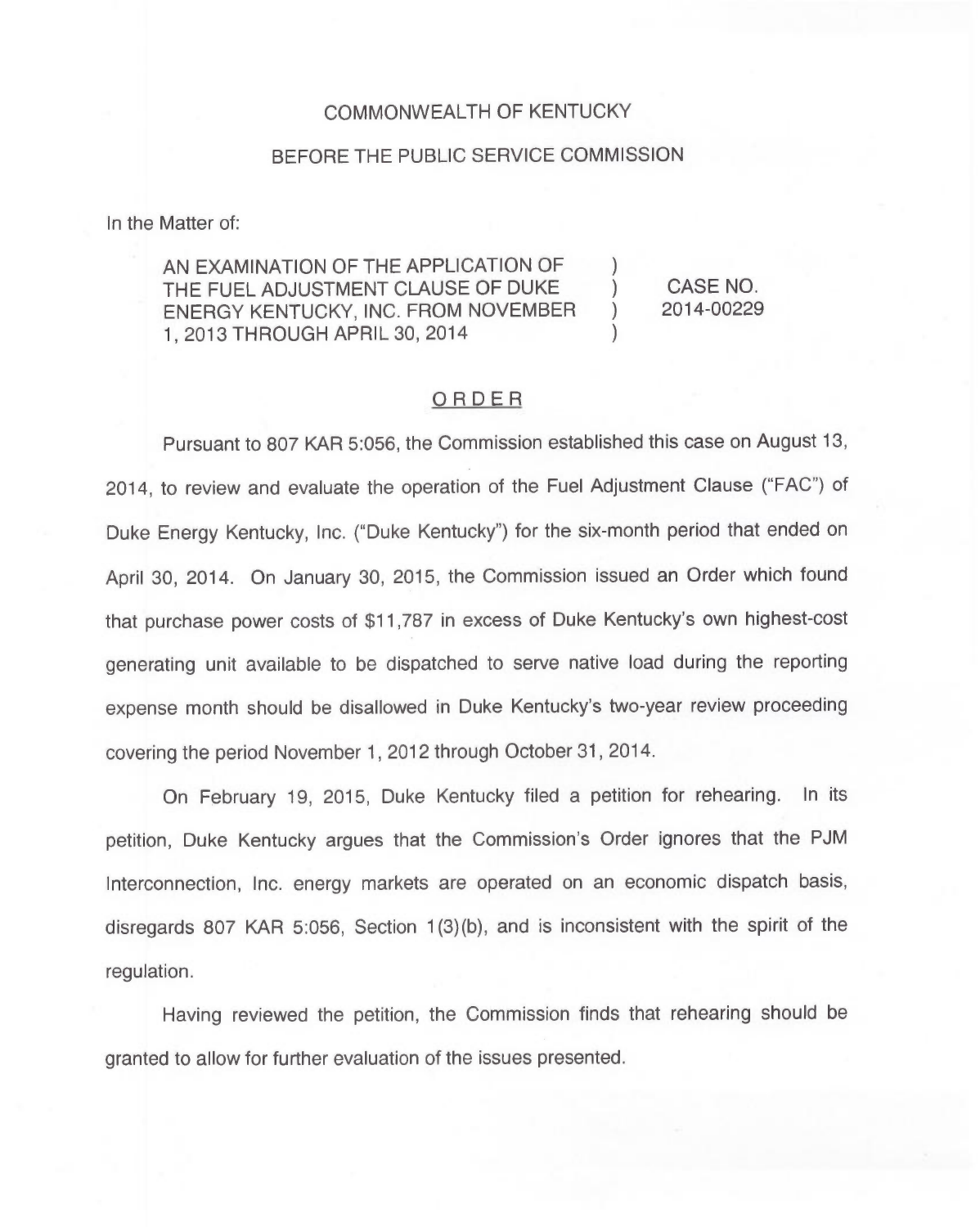IT IS THEREFORE ORDERED that rehearing is granted to allow for further evaluation of the issues presented.

By the Commission



ATTEST:

 $4040$ 

Executive Director

Case No. 2014-00229